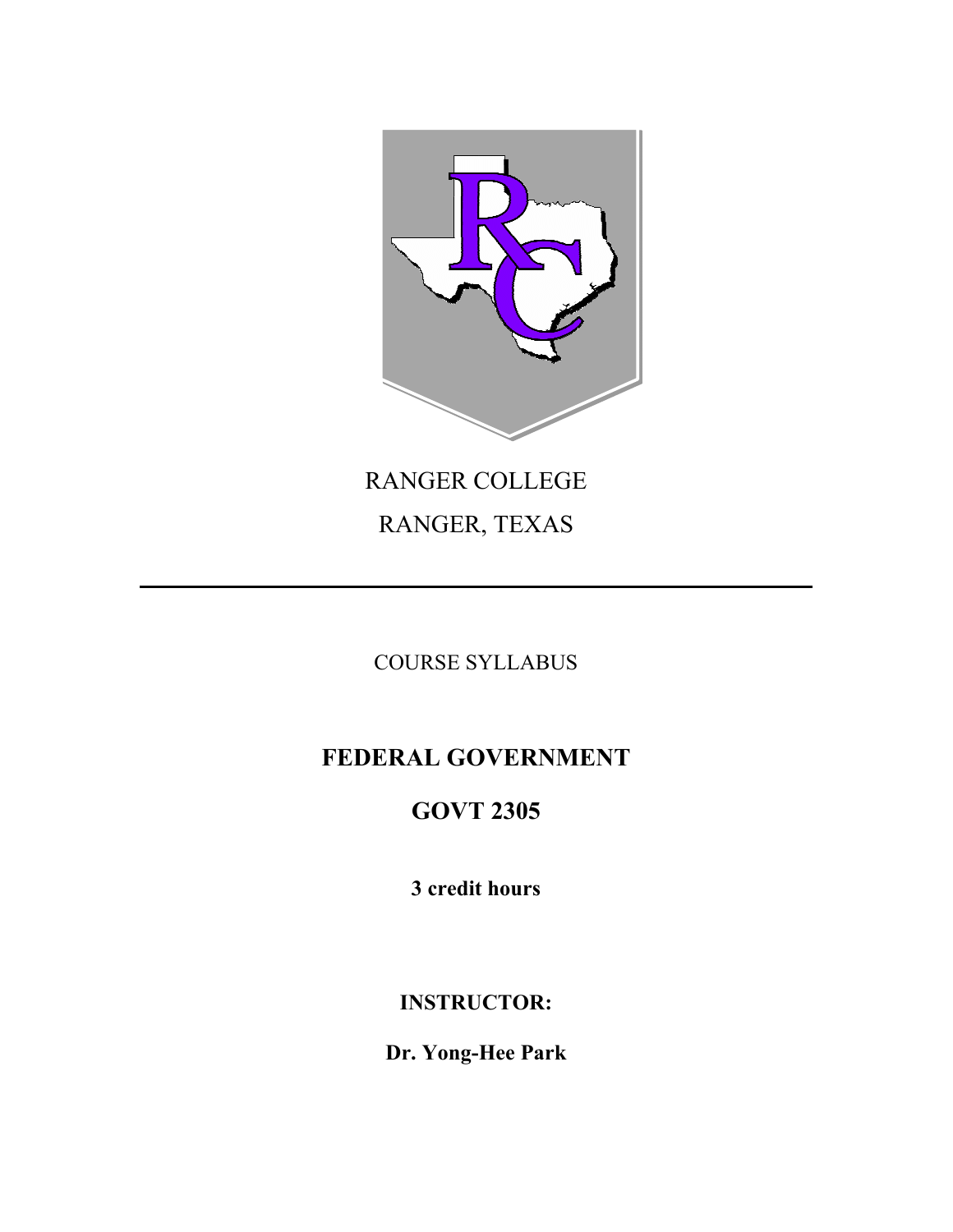| <b>INSTRUCTOR:</b> | Dr. Yong-Hee Park                                              |
|--------------------|----------------------------------------------------------------|
| EMAIL:             | vpark@rangereollege.edu                                        |
| OFFICE:            | <b>Business Building</b>                                       |
| PHONE:             | 254.267.7016                                                   |
| HOURS:             | Mon/Tue/Wed. 15:00-17:00, Thur. 15:00-16:00, or by appointment |

#### **Special Notice from the Department of Education**

|                        | "In case of fire or other emergency, the nearest exit from this classroom is |
|------------------------|------------------------------------------------------------------------------|
|                        | ." Please remain outside the building until otherwise notified               |
| by college officials." |                                                                              |

#### **I. TEXAS CORE CURRICULUM STATEMENT OF PURPOSE**

Students will gain a foundation of knowledge of human cultures and the physical and natural world, develop principles of personal and social responsibility for living in a diverse world, and advance intellectual and practical skills that are essential for all learning.

#### **II. COURSE DESCRIPTION**

GOVT 2305-Federal Government (3-0) A study of the federal constitution; the organization and administration of the federal system; political participation by the individual, and the principles which underlie American democracy. Credit 3 semester hours. Subject to Texas Success Initiative requirements.

#### **III. REQUIRED BACKGROUND/PREREQUISITE**

Successful completion of required placement testing. Some basic knowledge of politics and government be beneficial.

#### **IV. TEXTBOOK/READING MATERIALS (***Required***)**

Wilson, James Q, John J. Dilulio, Jr. and Meena Bose. *American Government*, Brief Version, 13th ed. 2018. ISBN-10: 1305956346 ISBN-13: 9781305956346

#### **V. COURSE PURPOSE**

Government 2305 is a reading intensive course designed to acquaint the learner with the origin and development of the US Constitution, structure and powers of the national government including the legislative, executive, and judicial branches, federalism, political participation, the national election process, public policy, civil liberties and civil rights. This course meets the statutory requirements as set forth by the State of Texas.

#### **VI. LEARNING OUTCOMES**

Upon successful completion of this course, students will:

- **o** Explain the origin and development of constitutional democracy in the United States.
- **o** Demonstrate knowledge of the federal system.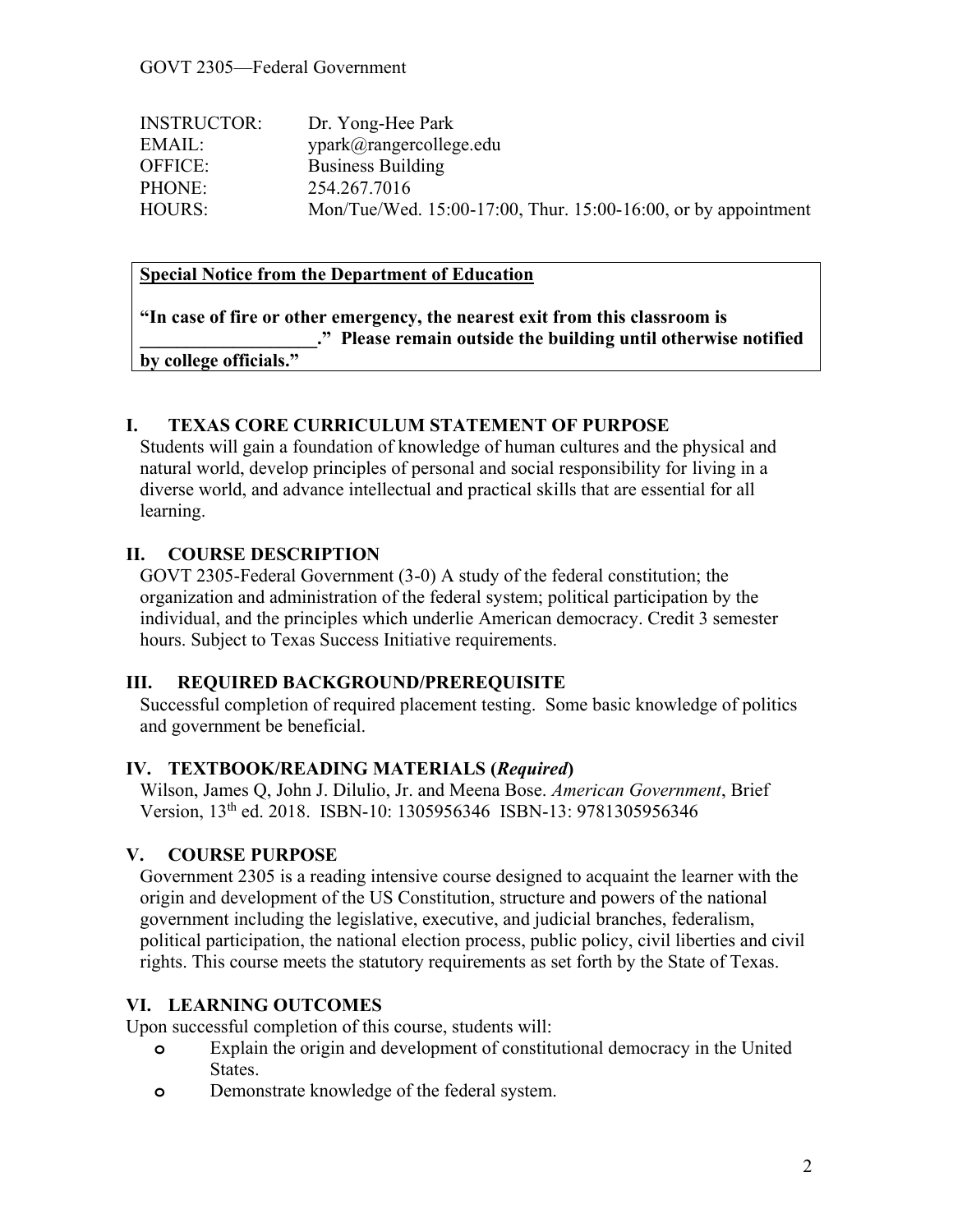- **o** Describe separation of powers and checks and balances in both theory and practice.
- **o** Describe the rights and responsibilities of citizens
- **o** Analyze issues and policies in U.S. politics.
- **o** Evaluate the role of public opinion, interest groups, and political parties in the political system.
- **o** Analyze the election process.
- **o** Demonstrate knowledge of the legislative, executive, and judicial branches of the federal government.

### **VII. CORE OBJECTIVES**

This course directly meets the following of the six Core Objectives.

 $\boxtimes$  Critical Thinking Skills - to include creative thinking, innovation, inquiry, and analysis, evaluation and synthesis of information

 $\boxtimes$  Communication Skills - to include effective development, interpretation and expression of ideas through written, oral and visual communication

Empirical and Quantitative Skills - to include the manipulation and analysis of numerical data or observable facts resulting in informed conclusions

Teamwork - to include the ability to consider different points of view and to work effectively with others to support a shared purpose or goal

 $\boxtimes$  Personal Responsibility - to include the ability to connect choices, actions and consequences to ethical decision-making

☒ Social Responsibility: to include intercultural competence, knowledge of civic responsibility, and the ability to engage effectively in regional, national, and global communities

# **VIII. METHODS OF INSTRUCTION**

This class will convey the course material through lectures, discussions, primary/secondary documents, guest speakers, instructional videos and PowerPoint presentations. Reciprocally, students are expected to take notes, listen proactively, ask questions, conduct service learning, and read the textbook.

# **IX. METHODS OF ASSESSMENT**

 **Class participation (10 percent of total grade) (PR, COM) –** This includes regular attendance and participation in class discussions, including required posts uploaded to the Discussion Board in Blackboard. Strong class participation does not mean simply "talking a lot" in class. It means speaking in an informed way about the readings, synthesizing the comments of others, and listening with respect and attention to the diverse backgrounds and perspectives of your peers. You will receive a class participation grade at the midpoint of the semester and again at the end, based on your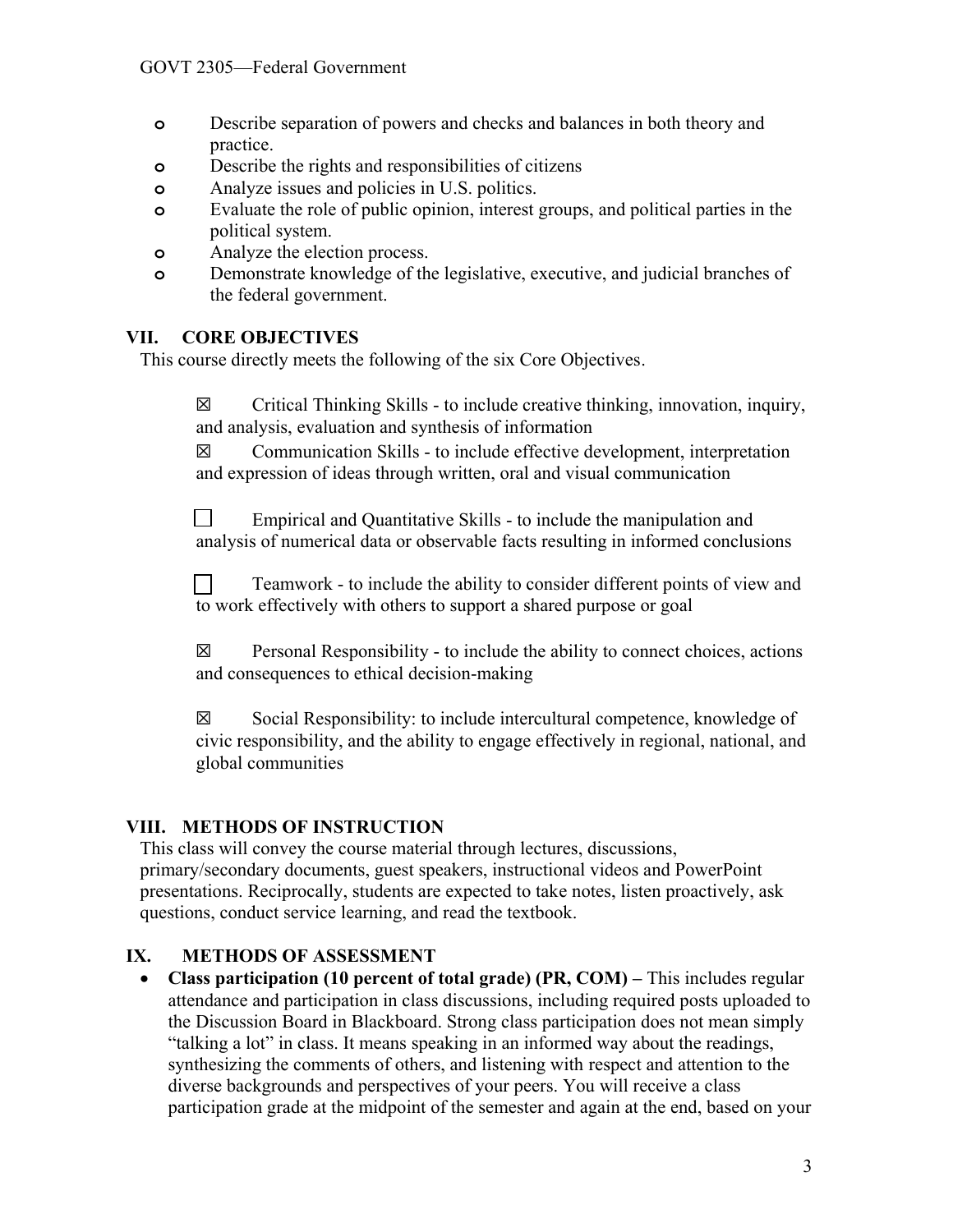attendance and active participation, as well as your completion of, or failure to complete, any given assignments.

- **10 Discussions (20 percent) (PR, SR)**  Careful examination of assigned readings is essential for this reading-and-discussion-based course, so you will be held accountable for completion of the reading assignments. Discussions will assess your knowledge and understanding of what you have read, focusing especially on the technical terminology of government and politics. These discussions may also focus on matters that are not in the readings but that emerge as a special focus of collective student interest during preceding class discussions.
	- o NOTE: You are responsible for knowing the information in all of the readings even if I do not directly talk about all of it in classroom lectures and discussions.
- An Essay (10 percent) **(CT, COM, SR)** You will write an essay (3-5 pages) in which you explain how you would evaluate James Madison's federalist paper 51.
- **First Midterm Exam (20 percent) (CT, SR, PR)**  There will be an in-class midterm exam focusing on basic knowledges about politics and government, U.S. constitution, and federalism.
- **Second Midterm Exam (20 percent) (CT, SR, PR)** -- There will be an in-class midterm exam focusing on civil liberties, civil rights, political parties, interest groups, and campaigns and elections.
- **Final Exam (20 percent) (CT, COM, SR, PR) –** This is not a comprehensive inclass final exam focusing on three branches of government, the legislative, the executive (Presidency), and the judicial.

**Grading scale:**  $A = 90-100\%$   $B = 80-89$   $C = 70-79$   $D = 60-69$   $F = Below 60$ 

#### **Grading Summary**

| First Mid-term Exam:      | 20% of your semester grade |
|---------------------------|----------------------------|
| Second Midterm Exam       | 20% of your semester grade |
| Final Exam:               | 20% of your semester grade |
| Assignments/Homework:     | 20% of your semester grade |
| Essay:                    | 10% of your semester grade |
| Participation/Attendance: | 10% of your semester grade |
| Total                     | $100\%$                    |
|                           |                            |

# **X. COURSE/CLASS POLICIES**

The following rules and guidelines about classroom behavior are to be memorized, internalized, and strictly adhered to. Failure to do so will negatively impact your experience of this class, not to mention your grade.

- 1. **Arrive on time.** Class begins promptly at the scheduled time. This means you should be in your seat and ready to begin.
- 2. **Always bring the assigned reading to class.** If there is an assigned reading on a given class day, class time will be devoted to discussing that reading. We will also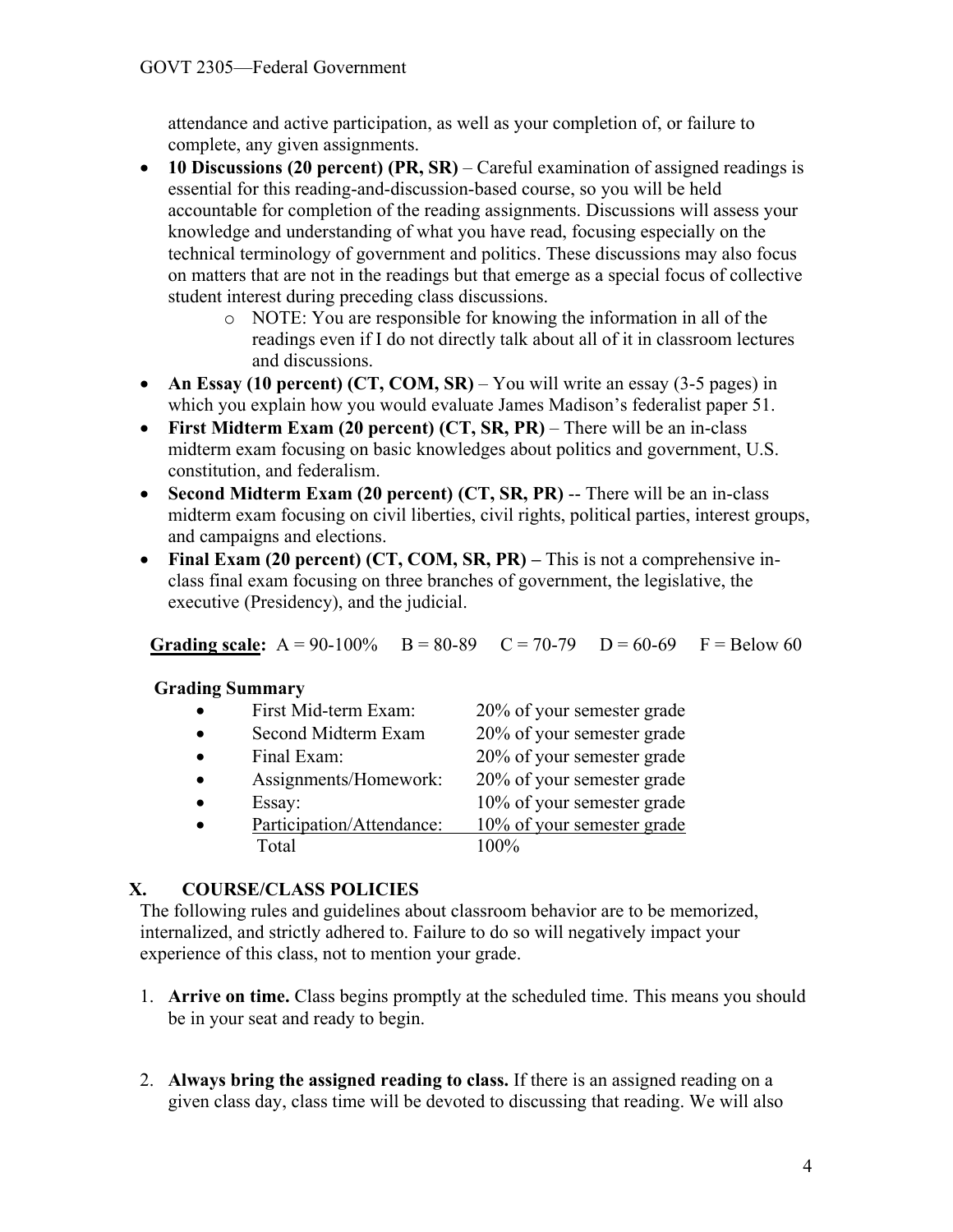read some things aloud together. In order for you to participate in close readings and discussions, it is imperative that you have in hand all of the assigned texts for each day, including printouts (preferably annotated by you) of any texts provided electronically.

- 3. **Come to class prepared.** You are expected to participate in class discussions and come to class meetings having completed all assigned readings and written work.
- 4. **Turn in assignments on time.** By accepting this syllabus, you agree to accept a score of zero on any late work.
- 5. **Don't cheat.** Any assignment reflecting cheating, plagiarism, or any other form of academic dishonesty will receive a grade of zero. A second instance will result in automatic failure of the class and a report being filed with Ranger College's Vice President of Instruction. The consequences of this report can be quite severe for your academic future. For more details, see the section of the Ranger College Catalog (available at www.rangercollege.edu/catalog.pdf), titled "Student Misconduct," subsection "Academic Dishonesty."
- 6. **Six absences = Dropped from class with a failing grade.** I expect you to attend class regularly. As per Ranger College's stated absence policy in the general college catalog (see pages 25-26 at http://rangercollege.edu/catalog.pdf), the only absences that will be excused are "official" ones, defined as those that occur due to authorized Ranger College activities (such as sporting events). Unofficial absences are counted from the first day of class as listed in the College Calendar, regardless of the date of your registration.
- 7. **No phones, laptops, or tablets. Ever. This even includes using a phone or computer to access course materials**. Your phone must be turned off and properly stowed in your bag or otherwise stored off your person prior to class takeoff. Your phone should NEVER be in your hand, on your desk, in your pocket, or anywhere else that it might distract you, your classmates, or me. Don't even bring a laptop or tablet to a class. Basically, anything with a microchip in it is off-limits. My experience is that all digital devices effectively destroy the classroom atmosphere, as about ninety percent of people using them will be texting, playing games, doing email, shopping, surfing Facebook and YouTube, and so on. I am not (totally) antitechnology. I simply want to preserve the sacred teaching space of our classroom as a teaching space. I want to have a conversation with you. And long experience as an educator has shown me that allowing students to use digital devices in class is a surefire way to undermine that goal.

#### **8. Missed Major Exams and Assignment Make-Up and Grading Policies**

- A. Make-up work must be turned in within one week of returning to class.
- B. The student may take make-up exams only by appointment.
- C. A grade of zero will be given for any missed exam that is not excused.
- D. It is the sole responsibility of the student to acquire the lecture notes and any other class material covered during their absence.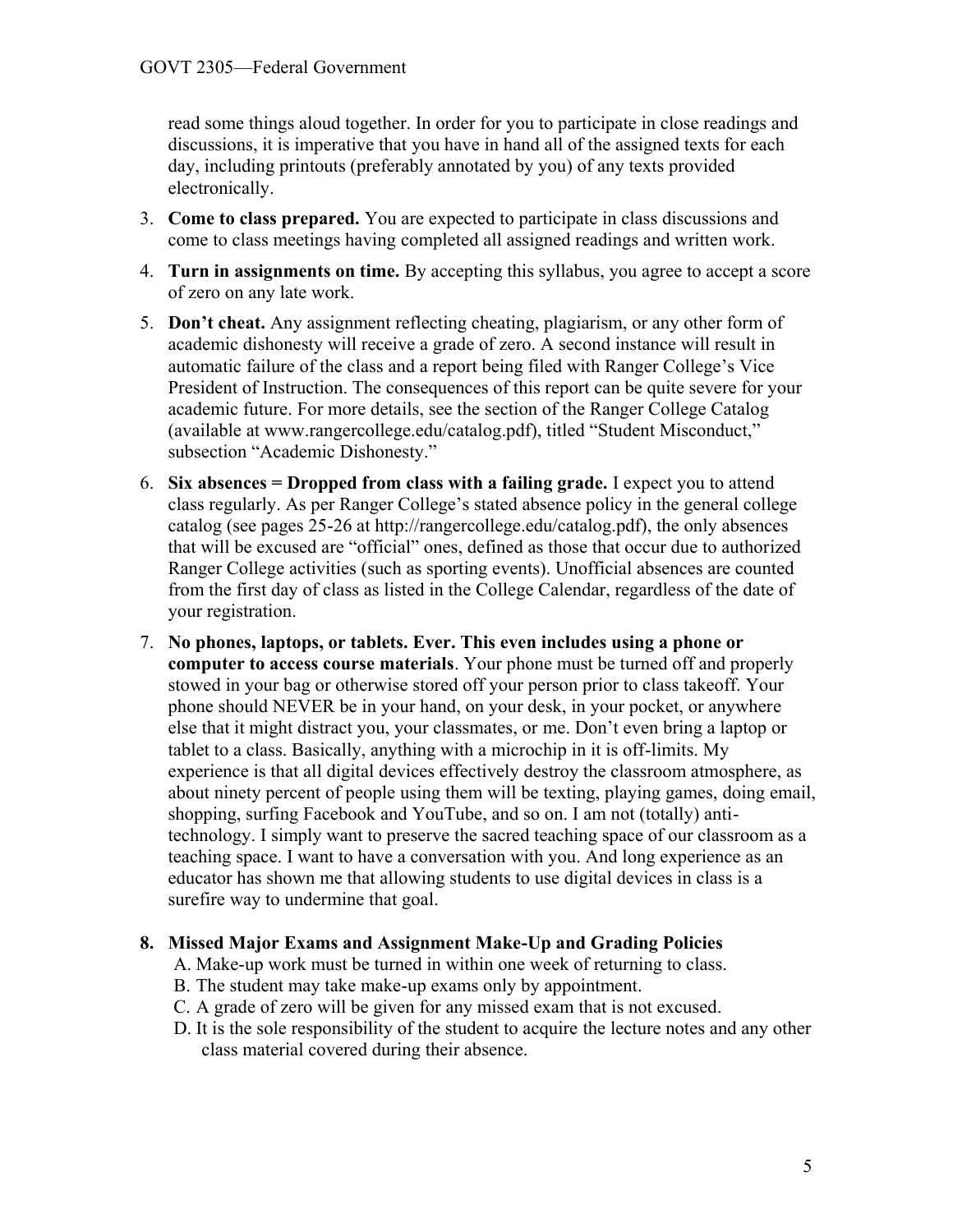- E. For all late work a penalty of 10% will be applied for each day it is late. Make-up exams and quizzes will only be administered after class has been completed or by appointment.
- **XI. Email:** I am happy to communicate with you by email and will do my best to respond within 24 hours during the week. Messages sent over the weekend will be read on Mondays. In the subject line of any email that you send me, please indicate the content of the email. Then begin your message in the following manner:

Dear Dr. Park, My name is \_\_\_\_\_\_\_ and I am in your Federal Government class.

| Week                               | Chapter              | Title                        | Remark     |
|------------------------------------|----------------------|------------------------------|------------|
| $1st$ week                         | Syllabus             | Syllabus, Introduction,      |            |
|                                    |                      | and Basic Knowledge          |            |
| $2nd$ week                         | Chapter 1            | Basic Knowledge and          |            |
|                                    |                      | Chapter 1: The Study of      |            |
|                                    |                      | American Government          |            |
| $3rd$ week                         | Chapter 2            | The Constitution             |            |
| $4th$ week                         | Chapter 3            | Federalism                   |            |
| $5th$ week                         | <b>First Midterm</b> | <b>Covers Basic</b>          |            |
|                                    | <b>Exam</b>          | Knowledge, Chapter 1,        |            |
|                                    |                      | 2, and 3                     |            |
| $6th$ week                         | Chapter 4            | Civil Liberties              |            |
| $7th$ week                         | Chapter 5            | Civil Rights                 |            |
| 8 <sup>th</sup> week               | Chapter 7            | <b>Political Parties and</b> |            |
|                                    |                      | <b>Interest Groups</b>       |            |
| $9th$ week                         | Chapter 8            | Campaigns and                |            |
|                                    |                      | Elections                    |            |
| $10^{th}$ week                     | <b>Second Exam</b>   | Covers Chapter 4, 5, 7,      |            |
|                                    |                      | and 8                        |            |
| $\overline{11}$ <sup>th</sup> week | Chapter 9            | Congress                     |            |
|                                    |                      |                              |            |
| $12^{th}$ week                     | Chapter 9 and 10     | Congress                     |            |
|                                    |                      | The Presidency               |            |
| $13th$ week                        | Chapter 10           | The Presidency               |            |
| $14th$ week                        | Chapter 12           | The Judiciary                |            |
|                                    |                      |                              |            |
| $15th$ week                        | Chapter 12           | The Judiciary                |            |
| $16th$ week                        | <b>Final</b>         | <b>Covers Chapter 9,10,</b>  | Final Exam |
|                                    | <b>Examination</b>   | and 12)                      |            |
| $17th$ week                        |                      |                              |            |

# **XII. COURSE OUTLINE/ SCHEDULE**